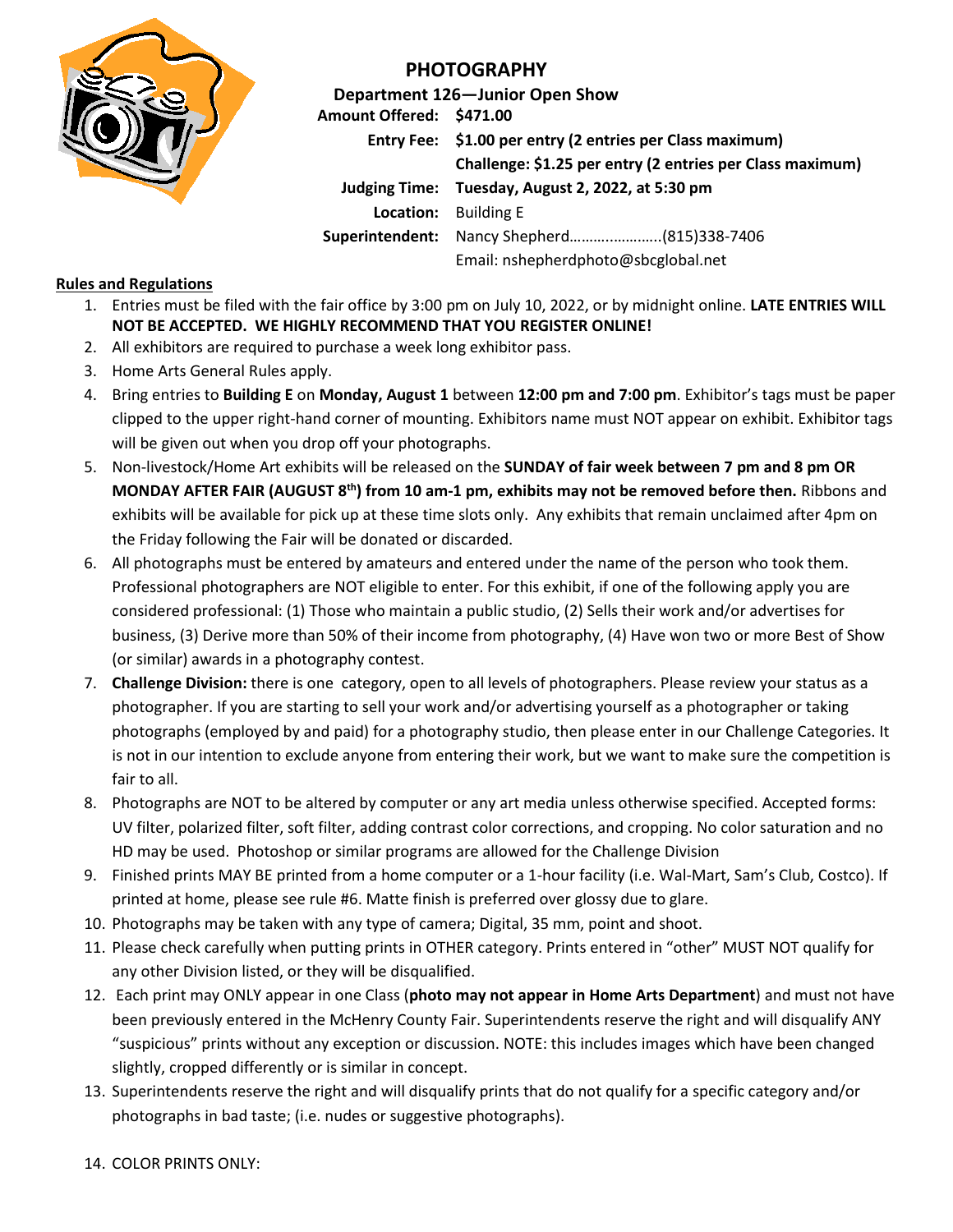- a. Finished prints are to be on 5"x7" ONLY with no white edges. They are to be mounted using glue stick on a 7" X 9" WHITE POSTER BOARD ONLY (NO MAT BOARD IS ALLOWED). No double-sided tape should be used. Scotch Wrinkle Free glue stick or Glue Liquid Adhesive both work well. This will leave a 1" border on all 4 sides. This will allow the print to be mounted properly using staples. No other mounting materials or frames are allowed. Junior Challenge – Full Frame: Any size print, must fit on a 9" X 12" poster board.
- b. No photo corners are allowed
- c. A matte finish is preferred over glossy due to the glare.
- **d. No captions on photographs in all Junior Divisions**
- e. Please remove dates.
- 15. **Little Photo Bugs:** This Division is for anyone 7 years and younger. There is no charge to enter HOWEVER you still need to register before July 10<sup>th</sup>, 2022. All entrants will receive a participation ribbon. Prints are to be a 4" X 6" or 5" X 7" mounted on a 7" X 9" WHITE POSTER BOARD.
- 16. JUDGING: This department has "open judging." Exhibitors may watch the process; however, exhibitors may NOT disturb the process or speak to the Judge(s) or the Superintendent(s) during this time. Any infraction of this rule will disqualify ALL photography exhibits entered by the exhibitor. Judges' decisions are final. In the event of indecision between Judges, the Superintendents reserve the rights to step in as an additional Judge for a final decision.
- 17. Superintendents reserve the rights to disqualify any exhibits that do not abide by any of the Photography Rules and Regulations.
- 18. Exhibitors are encouraged to contact Superintendent(s) with any questions or to define categories if needed.

## **Color Print Premiums** First-\$4; Second-\$3; Third-\$2; Fourth-ribbon

**Challenge Division Premiums** First-\$7; Second-\$5; Third-ribbon; Fourth-ribbon

**Little Photo Bugs**: Participations Ribbon (only) to all entered

**Best of Show:** (One per Division. Each first place within a Division will compete for this award): Rosette

| <b>Division</b>           | <b>Class</b>                 |                                            |  |
|---------------------------|------------------------------|--------------------------------------------|--|
| A Ages 8-11 color prints  | 1 McHenry County Fair        | 10 Vacation                                |  |
|                           | <b>2</b> A walk in the woods | 11 Floral                                  |  |
|                           | 3 Farm scenes/farm animals   | 12 Scenic                                  |  |
|                           | $4$ Dog(s)                   | 13 Shadows                                 |  |
|                           | 5 Horse(s)                   | 14 People                                  |  |
|                           | <b>6 Baby animals</b>        | 15 My Favorite Food                        |  |
|                           | 7 Cat(s)                     | 16 Weather                                 |  |
|                           | 8 Trees                      | 17 Other (does not fit in any other class) |  |
|                           | 9 Babies                     |                                            |  |
| B Ages 12-15 color prints | 1 McHenry County Fair        | 10 A walk in the woods                     |  |
|                           | 2 Wildlife                   | 11 Floral                                  |  |
|                           | 3 Farm scenes                | <b>12 Old Structures</b>                   |  |
|                           | 4 Horse(s)                   | 13 People                                  |  |
|                           | $5$ Dog(s)                   | 14 Sports                                  |  |
|                           | 6 Cat(s)                     | 15 Weather                                 |  |
|                           | <b>7</b> Scenic              | 16 Close $up$ – not macro                  |  |
|                           | 8 Empty Places               | 17 Other (does not fit in any other class) |  |
|                           | 9 Farm Animals               |                                            |  |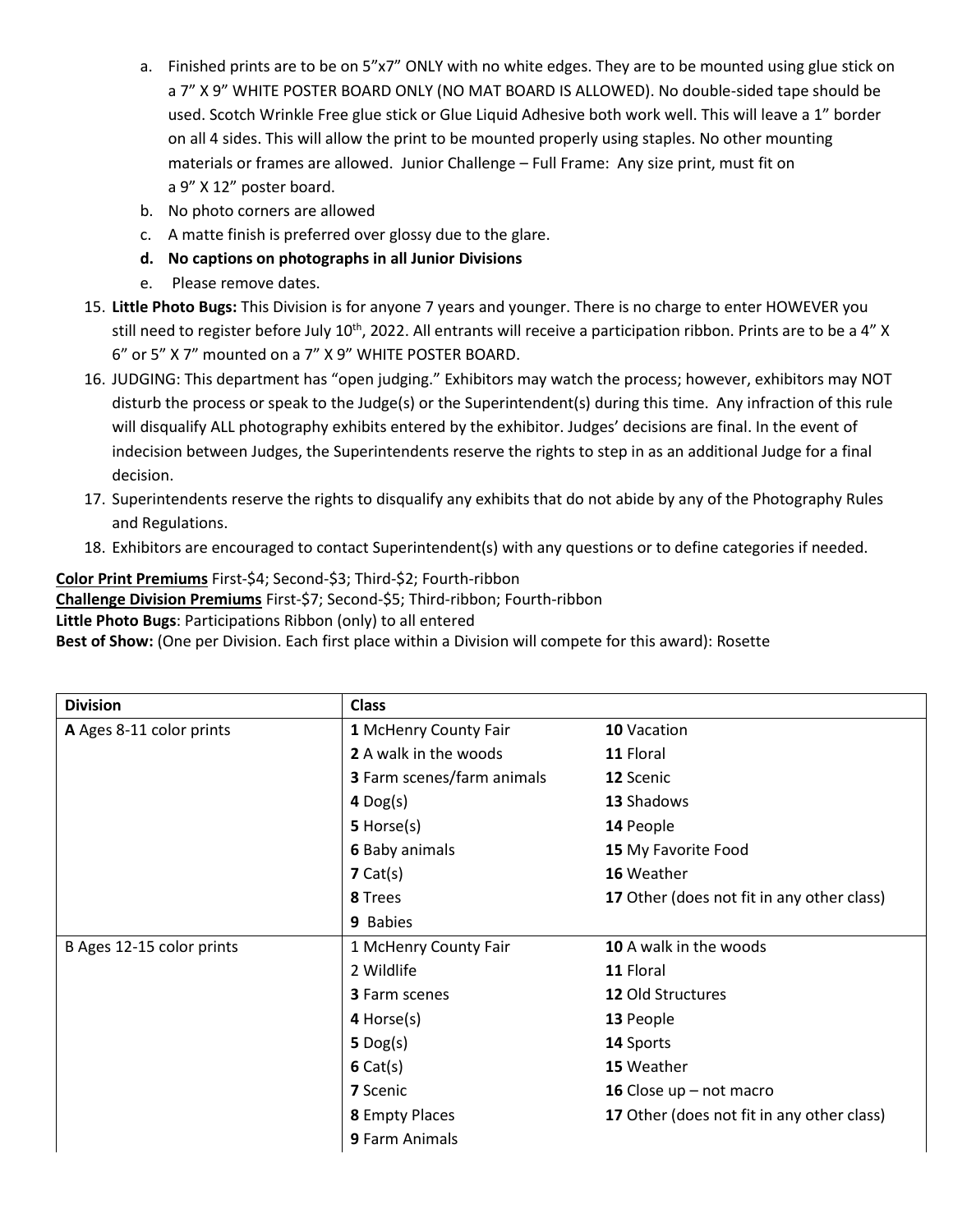| <b>Division</b>                          | <b>Class</b>                                                                    |                                            |  |  |
|------------------------------------------|---------------------------------------------------------------------------------|--------------------------------------------|--|--|
| C Ages 16-21 color prints                | 1 McHenry County Fair                                                           | 10 Travel                                  |  |  |
|                                          | 2 Cat(s)                                                                        | 11 Character Study                         |  |  |
|                                          | <b>3</b> Farm scenes/farm animals                                               | 12 Architecture                            |  |  |
|                                          | $4$ Dog(s)                                                                      | <b>13 Reflections in the Window</b>        |  |  |
|                                          | 5 Horse(s)                                                                      | <b>14 Shadows</b>                          |  |  |
|                                          | <b>6 Empty Places</b>                                                           | 15 Black and white $-$ any subject         |  |  |
|                                          | <b>7</b> Landscapes                                                             | <b>16 Flowers</b>                          |  |  |
|                                          | 8 Water                                                                         | 17 Other (does not fit in any other class) |  |  |
|                                          | 9 Morning Light                                                                 |                                            |  |  |
| <b>D</b> Junior Challenge: color prints  | 1 FULL FRAME - any subject- any size. One subject matter filling the frame      |                                            |  |  |
| <b>Ages 8-21</b>                         | Print must fit onto 9" x 12" poster board. Photoshop or similar programs can be |                                            |  |  |
|                                          | used.                                                                           |                                            |  |  |
| <b>E</b> Little Photo Bugs - 7 and under | 1 Your favorite shot (any subject), see rules for details.                      |                                            |  |  |